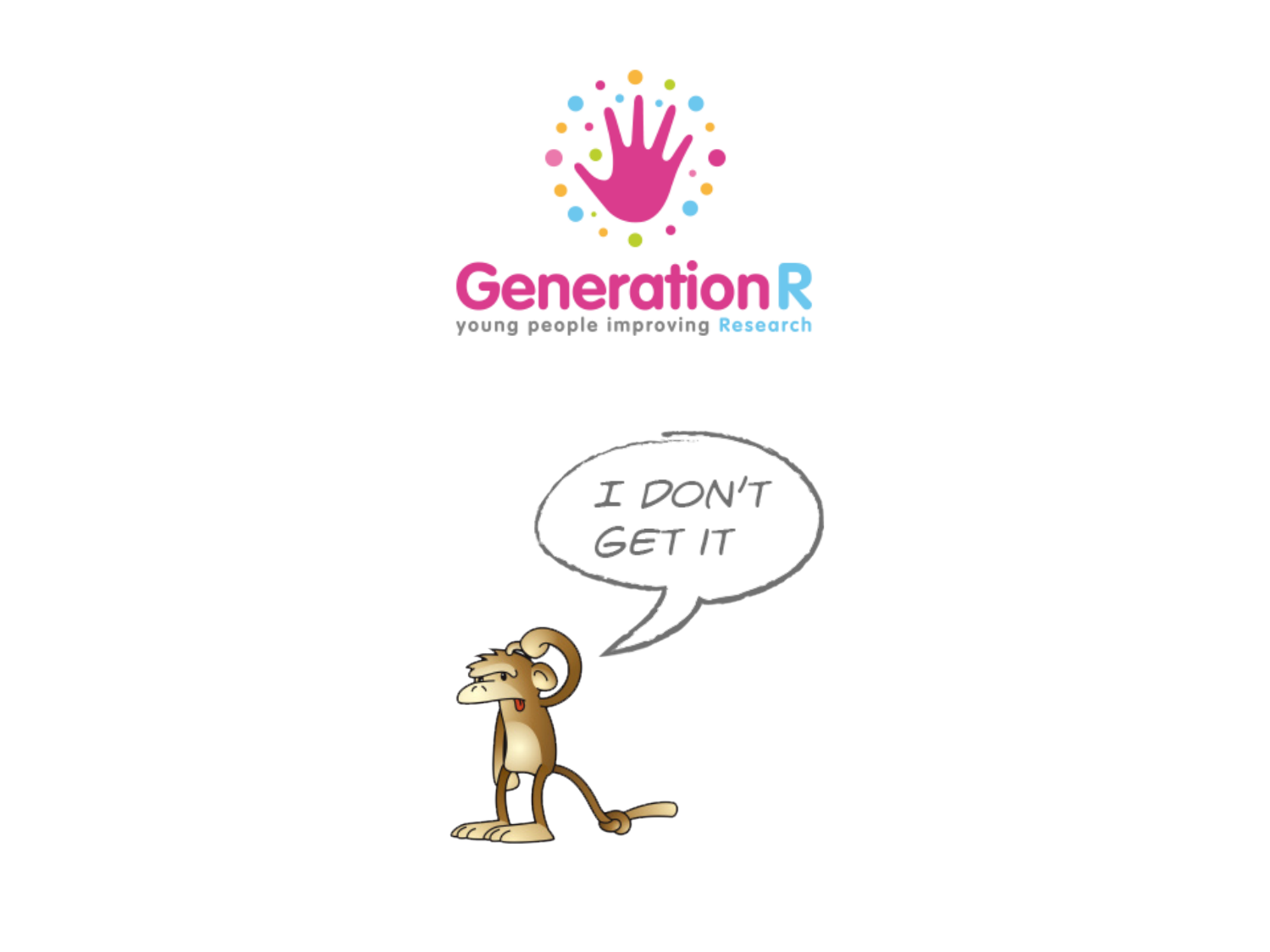# Creating a Glossary

- For young people,
- of **research** terms

that are:

- essential to understanding research
- hard to understand

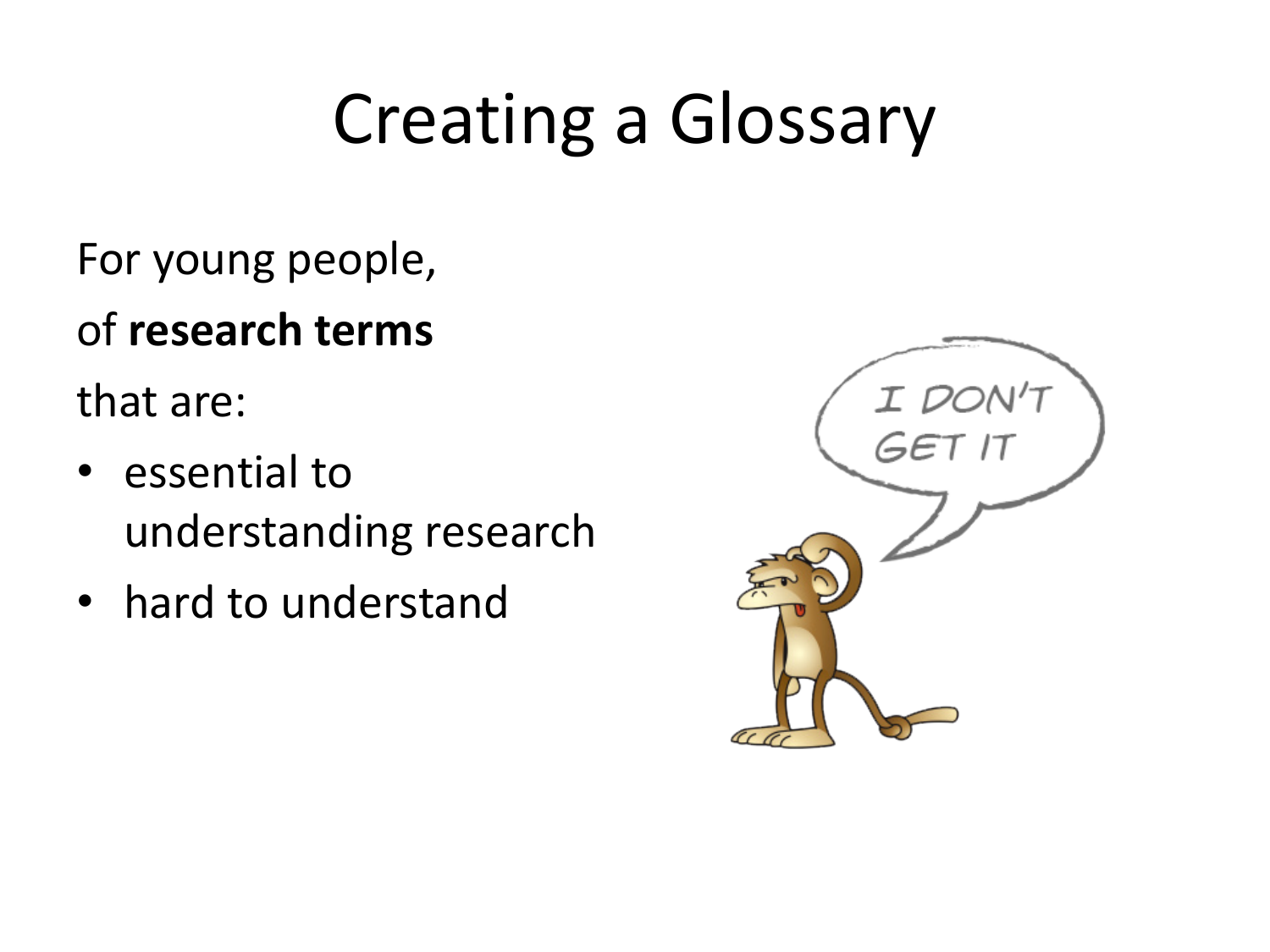#### What we will create

• An online glossary http://ypags.getitglossary.org

• That can be embedded in other websites http://catalogofbias.org/biases/recall-bias/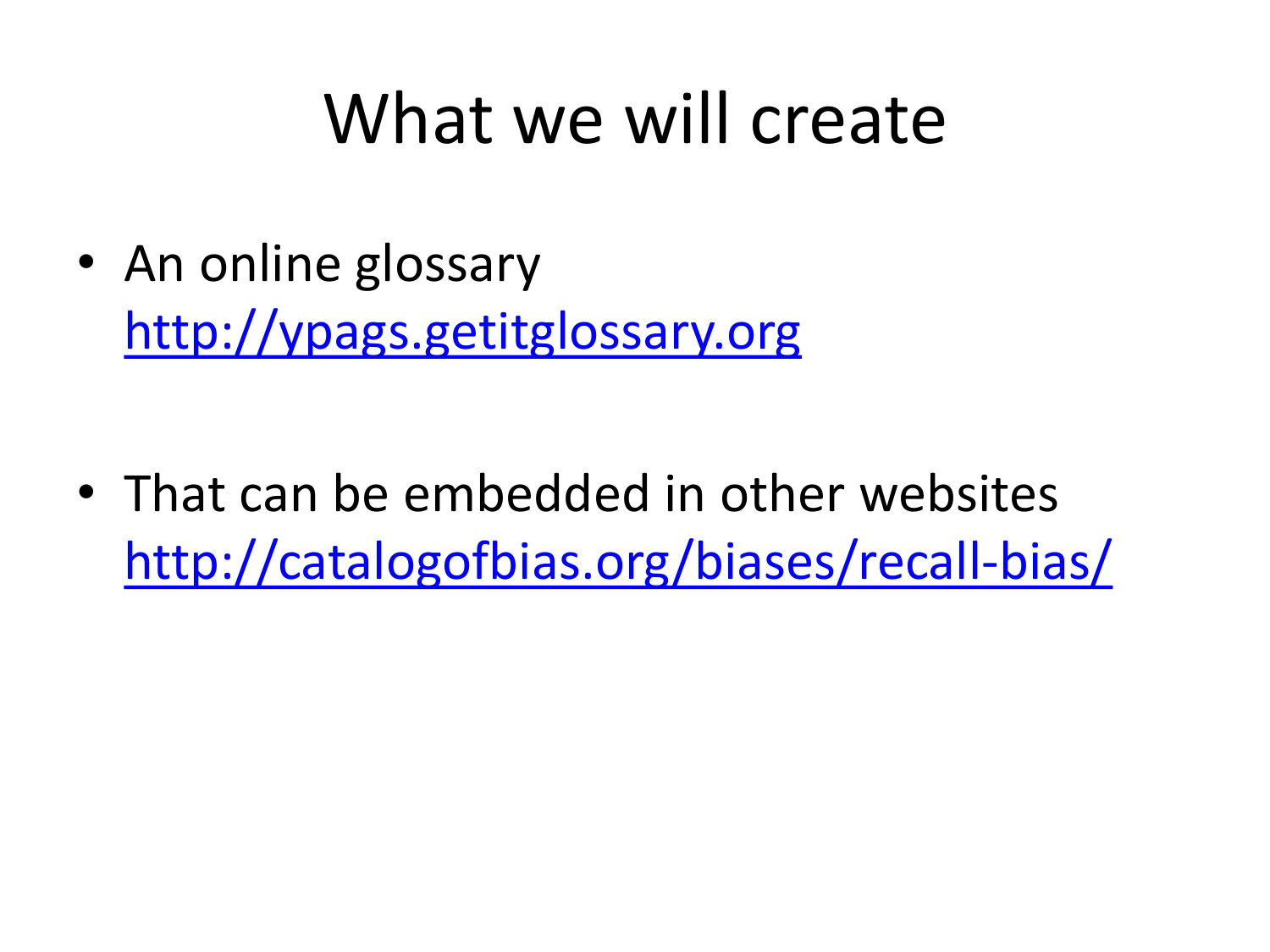### Project plan

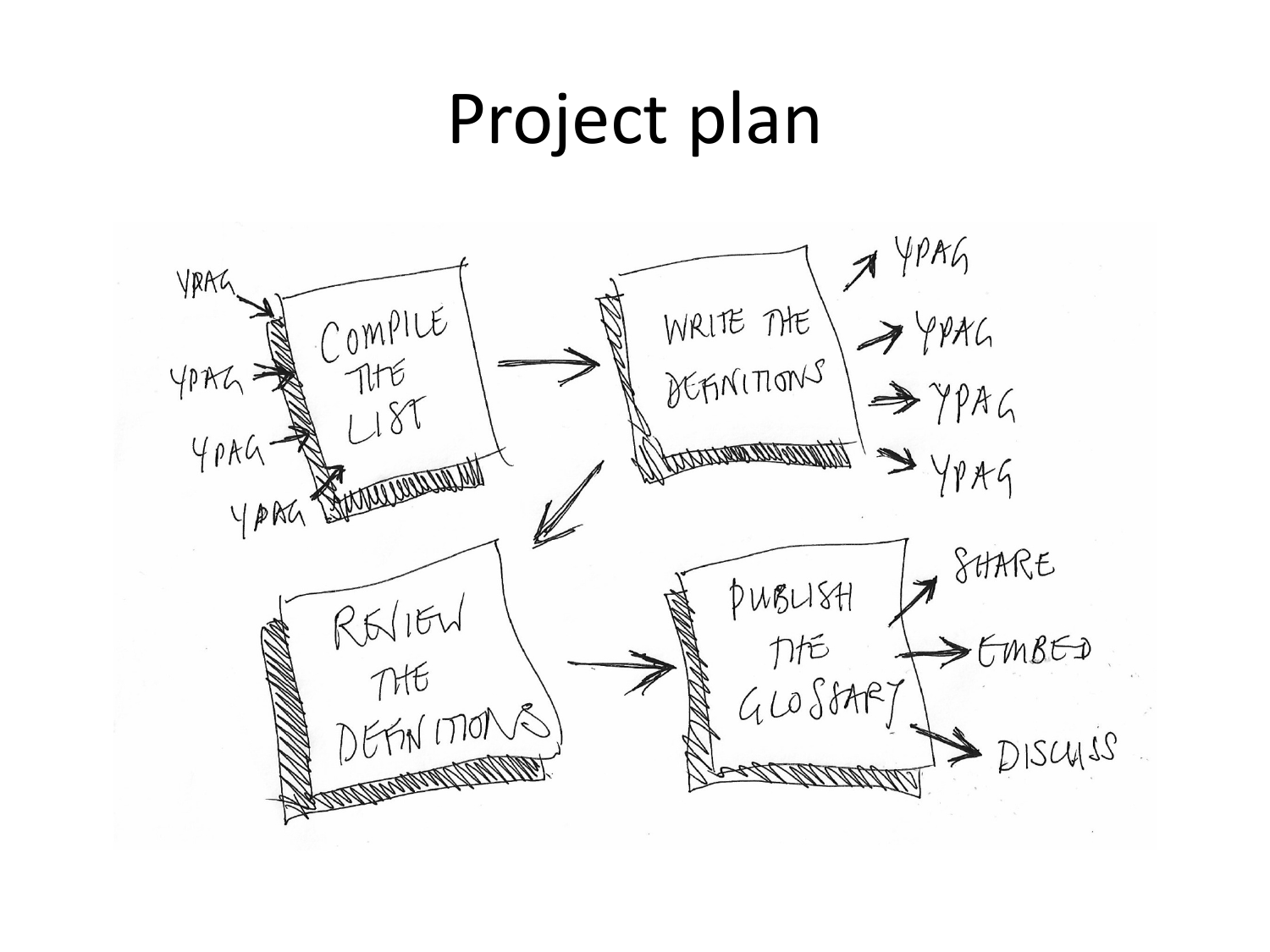# Project plan

- 1. Come up with a list of terms
- 2. Share them out amongst the YPAGs
- 3. Write definitions intended for:
	- 1. up to 14 years
	- 2. 15-18 years
- 4. Add any other learning resources we have
- 5. Review the definitions written by other YPAGs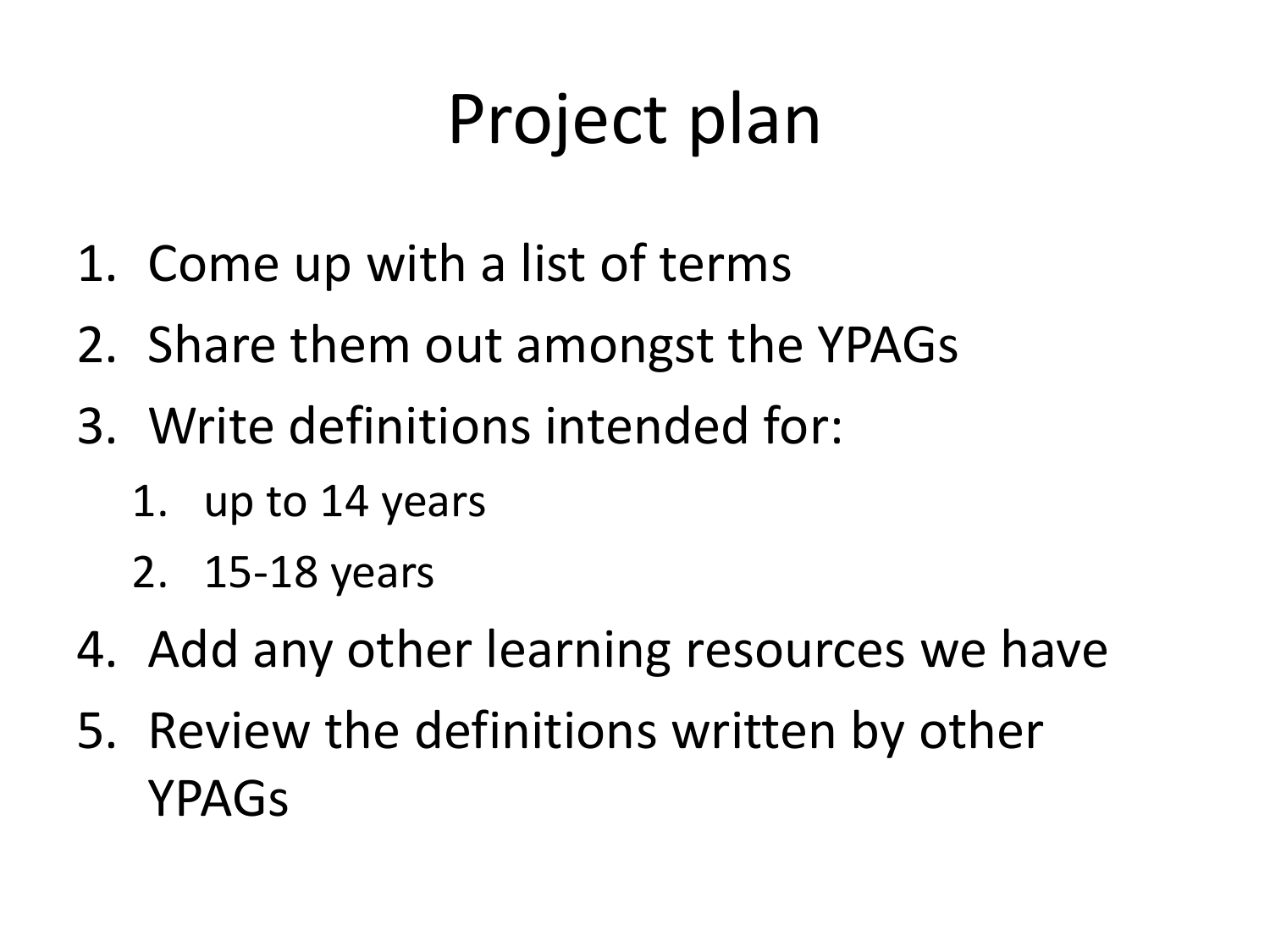# Our job today

- **1. Come up with a list of terms**
- 2. Share them out amongst the YPAGs
- 3. Write definitions intended for:
	- 1. up to 14 years
	- 2. 15-18 years
- 4. Add any other learning resources we have
- 5. Review the definitions written by other YPAGs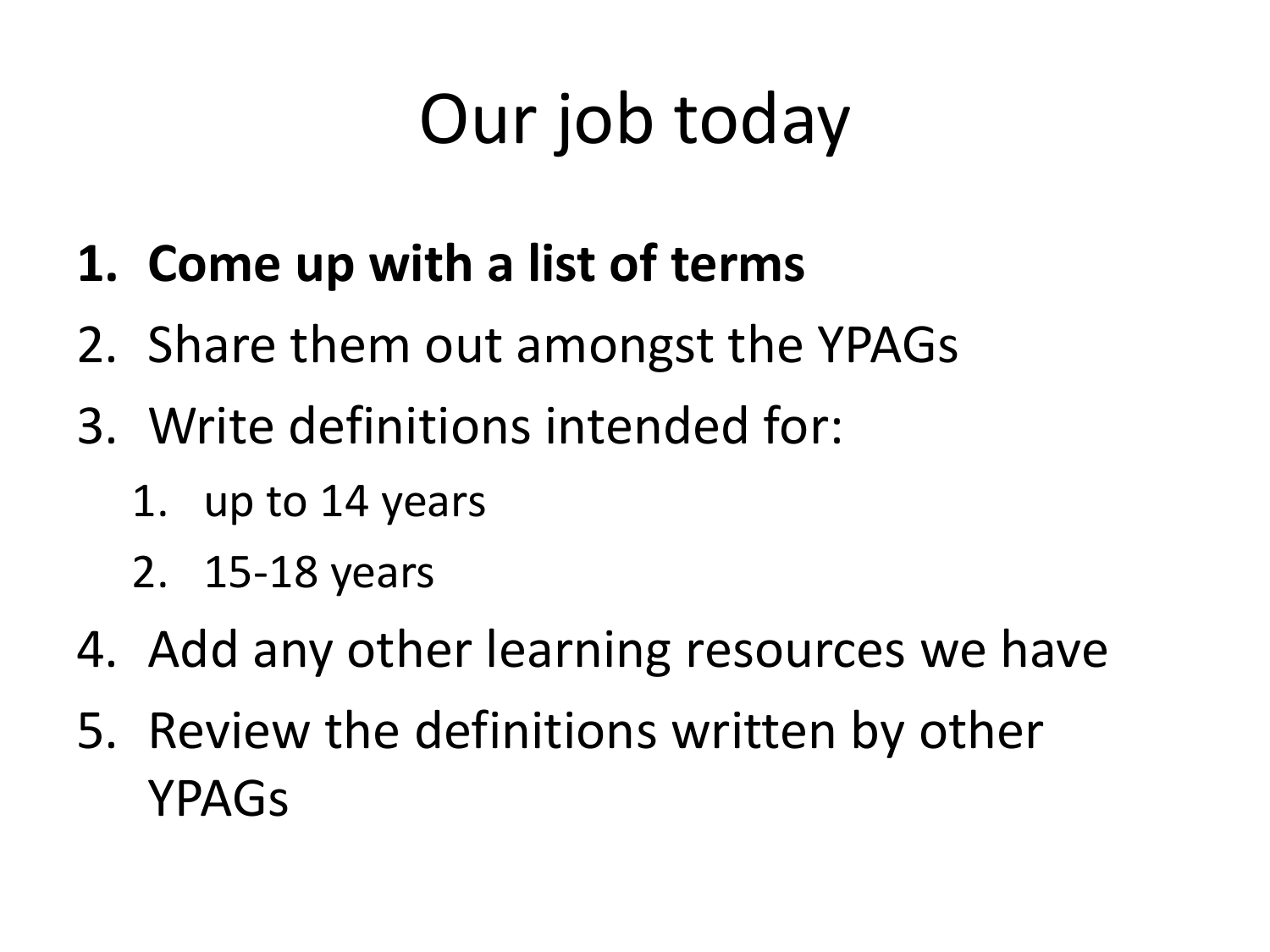# Come up with a list of terms

- 1. Thinking about health research, what are 10 difficult jargon terms that you have come **across?**
- Is there already a definition in GETIT?
- Is it any good?

**2.** Input your list into the GenR website form Link to be confirmed